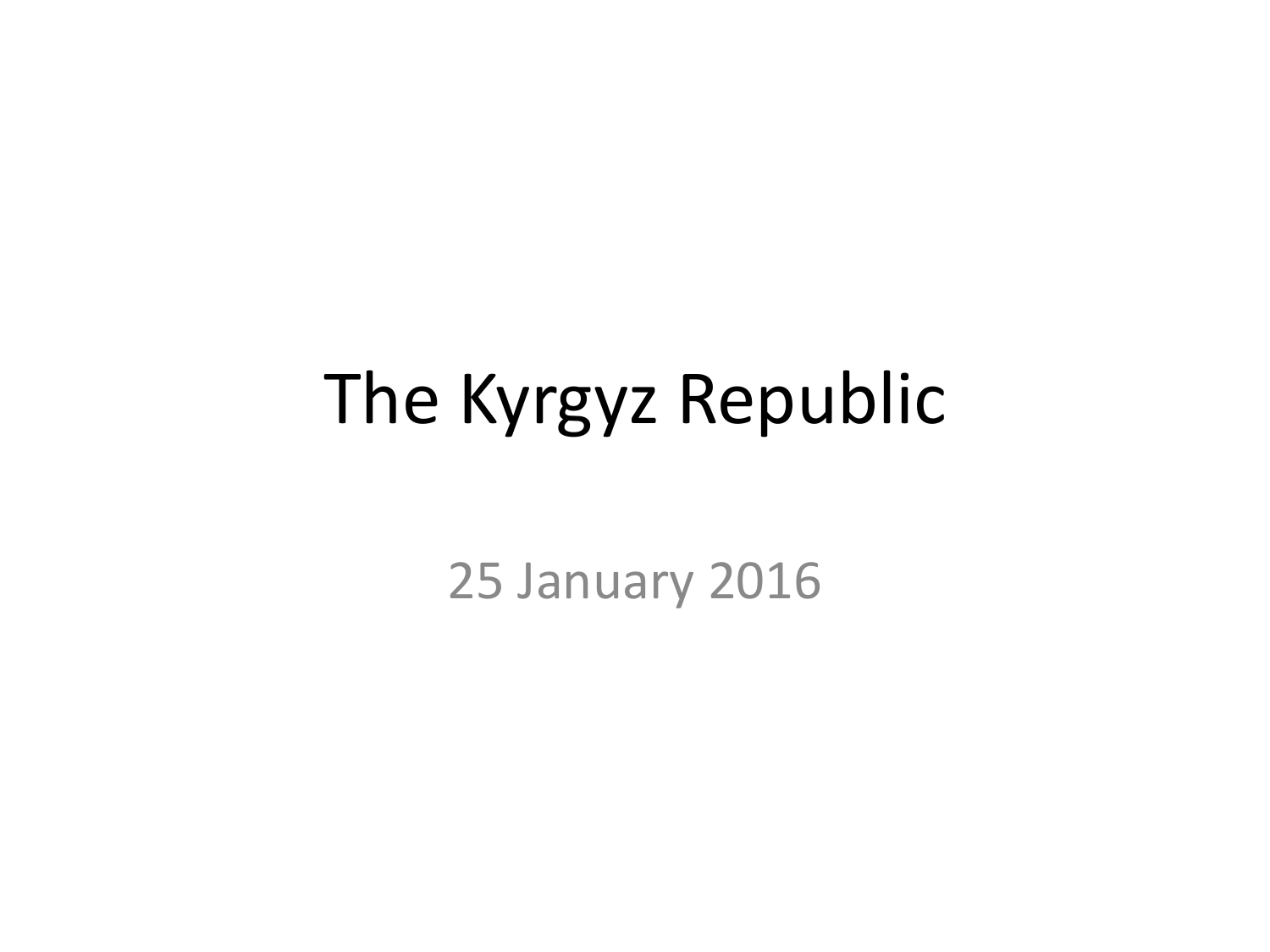#### The background data and nutrition situation in the KR

- Low birth weight 5.9% (MICS, 2014)
- Stunting in children aged 6-59 months 12.9% (MICS, 2014)
- Malnutrition in children aged 6-59 months 2.8% (MICS, 2014)
- Overweight and obesity 7% (MICS, 2014)
- Anemia in children aged 6-59 months 43% (DHS, 2012)
- Anemia in women of childbearing age 35% (DHS, 2012)
- Child mortality rate (under 5) 29% (MICS, 2014)
- Exclusive breastfeeding 41%
- Access to improved potable water sources 87% (MICS, 2014)
- These indicators will be used as a baseline
- In February, 2016 Expert meeting is planned to review how nutrition sensitive and specific interventions impacted/linked to the commitments reflected in ongoing Policies/Programs; will be analyzed the dynamic of recent years and new targets will be set.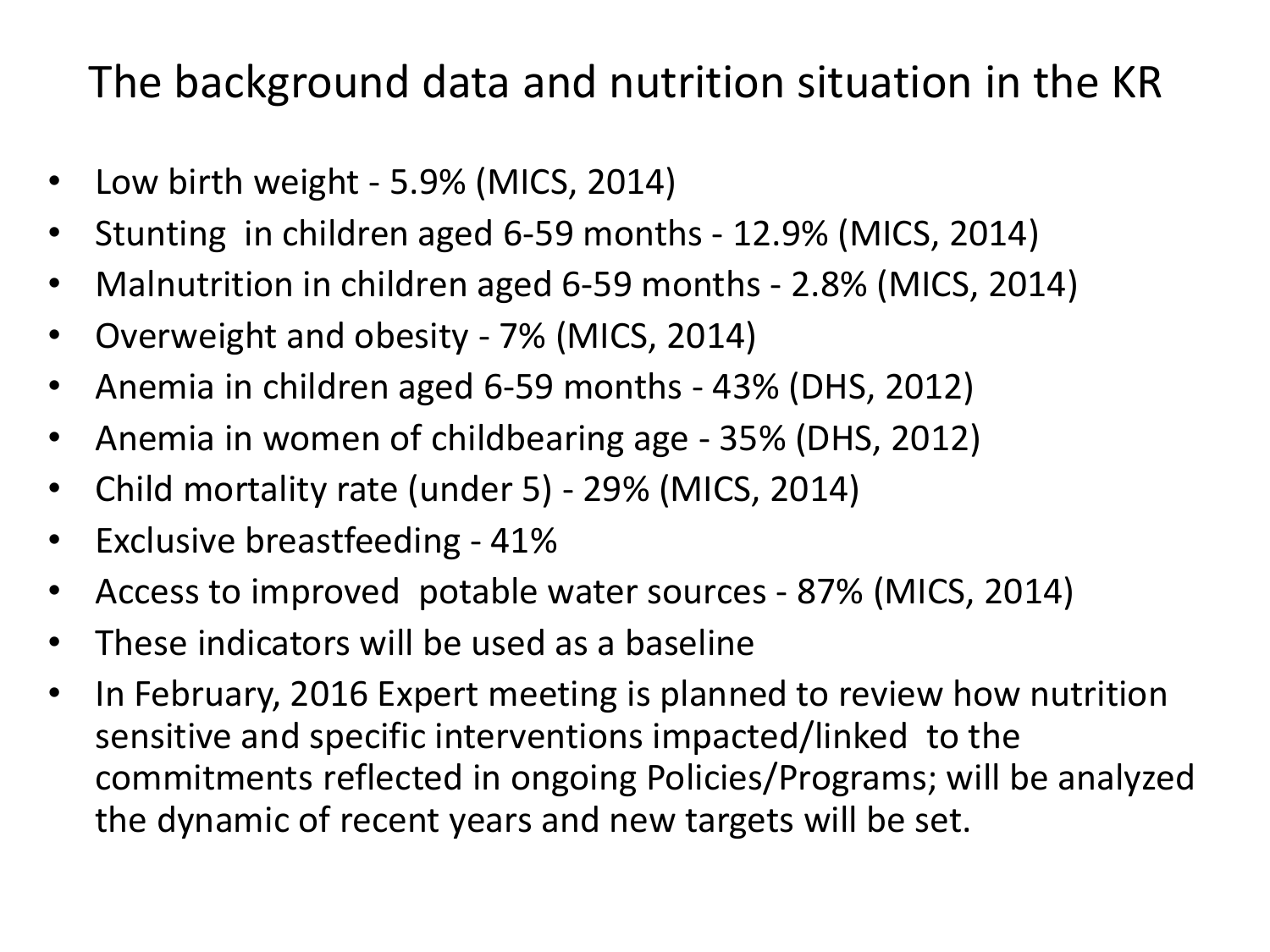Low birth weight; Anemia in women of childbearing age (examples of activities)

- Awareness raising on healthy nutrition (IYCF, nutrition of WRA and pregnant women), home gardening (Program on FS&N, GAFSP)
- Population awareness raising on diseases linked to nutrition (IDA, folic acid, Iodine Deficiencies, potassium, underweight) (State Health Reform, FS&N)
- Iron and Folic acid supplementation (GAFSP)
- Iron supplementation for treatment of anemia for WRA (Co-payment within MMHI Fund)
- Flour fortification and salt iodization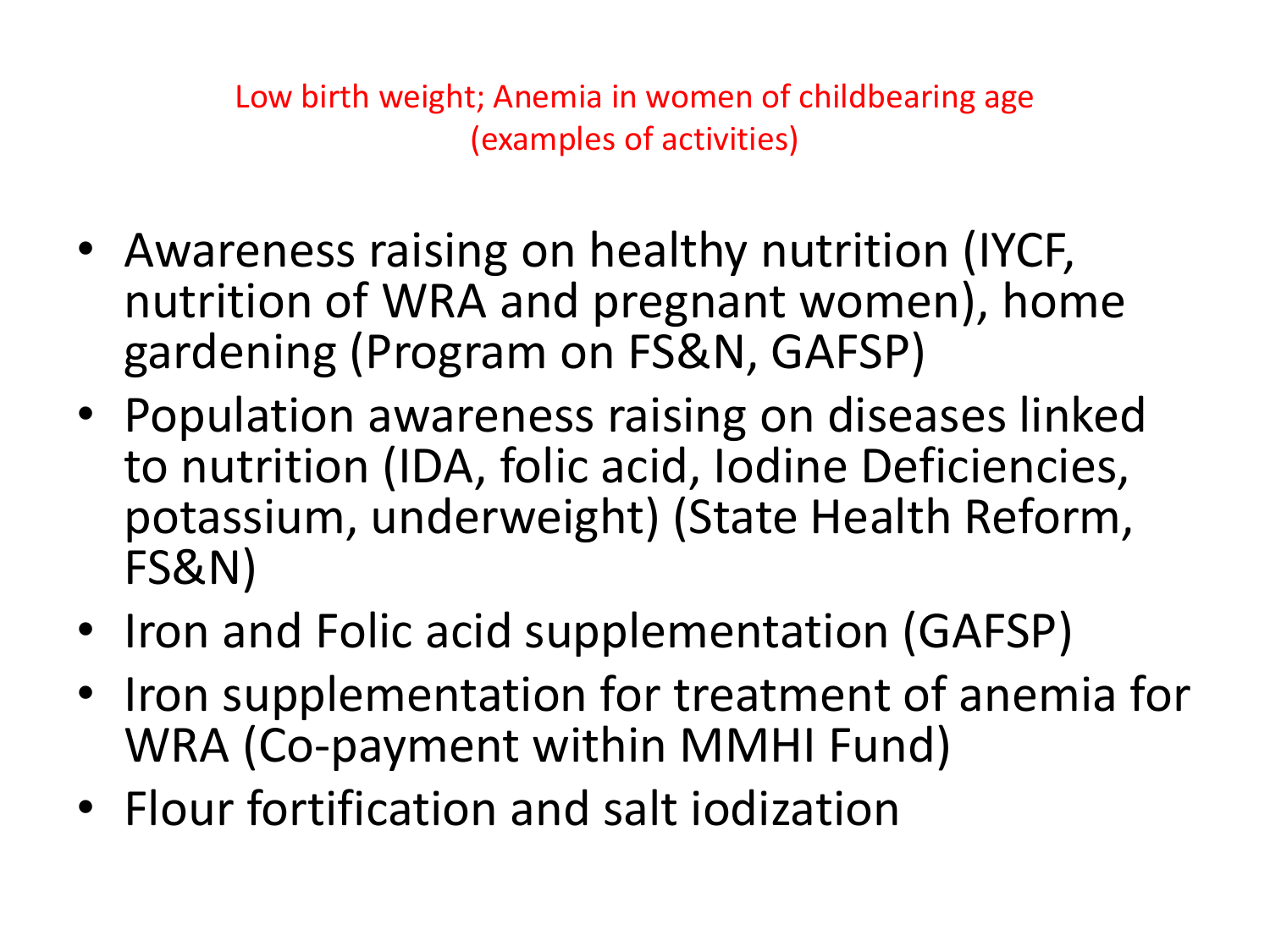#### Stunting, malnutrition, anemia of children U5 and Exclusive BF

- Promotion of EBF (Den-Sooluk, FS&N, GAFSP)
- BFHI certification and re-certification
- Capacity building of medical staff and population on IYCF
- Home fortification program for children 6-24 months
- Treatment of diarrhea (ORS and zink) as main cause of malnutrition of children 6-59 months
- Management of SAM at the hospitals F75 and F100, ResoMal
- Children growth and weigh monitoring against WHO standards
- These and other program activities are implemented in the frame of ongoing Programs (Den-Sooluk, IMCI, Improved Q-ty of hospital care for children, IBFHI)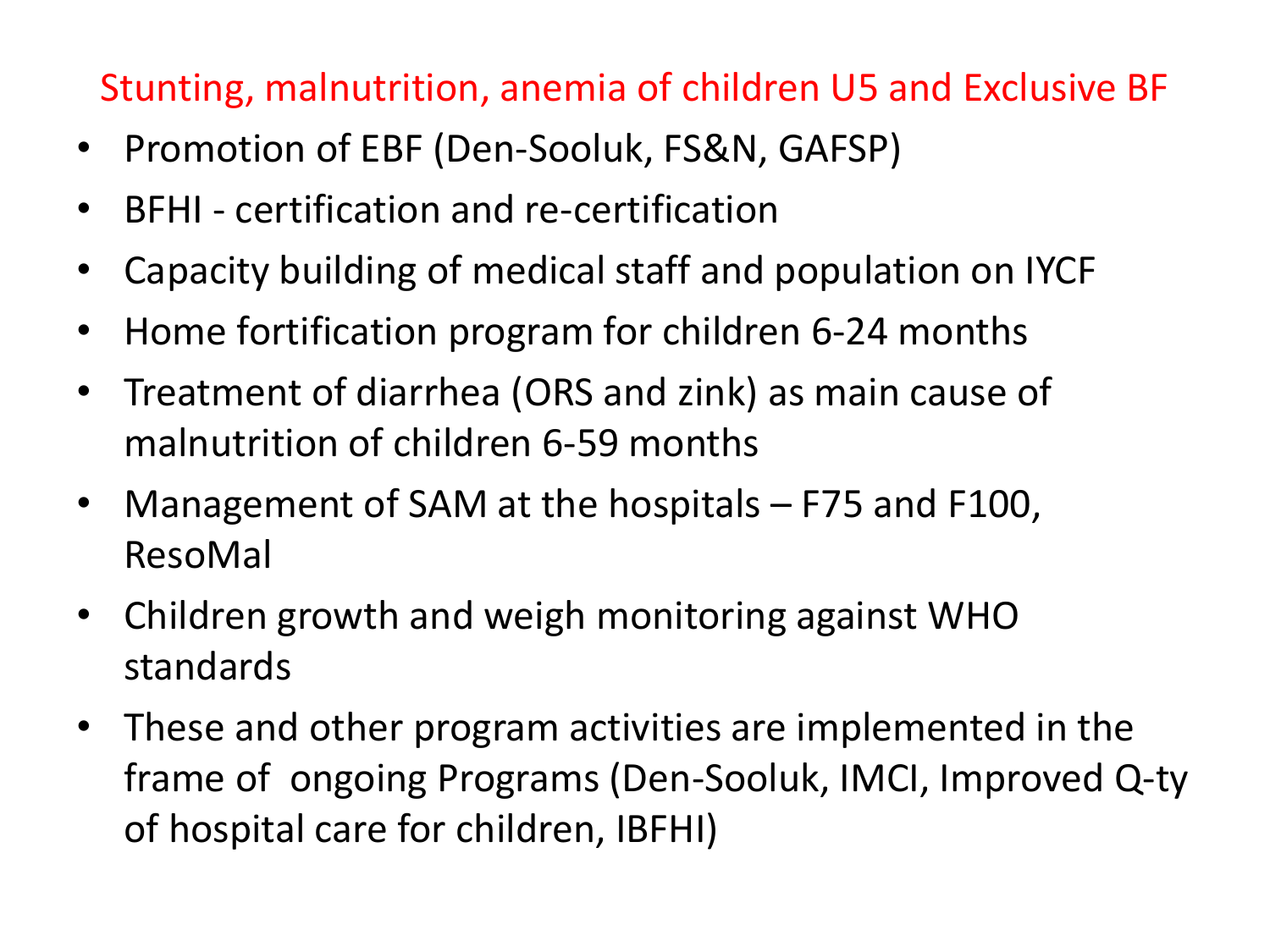Overweight and obesity - 7% (MICS, 2014)

- Activities, to improve physical activity of the population (sport hall, other infrastructure)
- Awareness raising of the population on risk of obesity
- These activities are implemented in the frame
- $\checkmark$  of the National strategy Health 2020
- $\checkmark$  Program on prevention of non-infectious diseases 2013-2020
- National Program Den-Sooluk,
- $\checkmark$ FS&N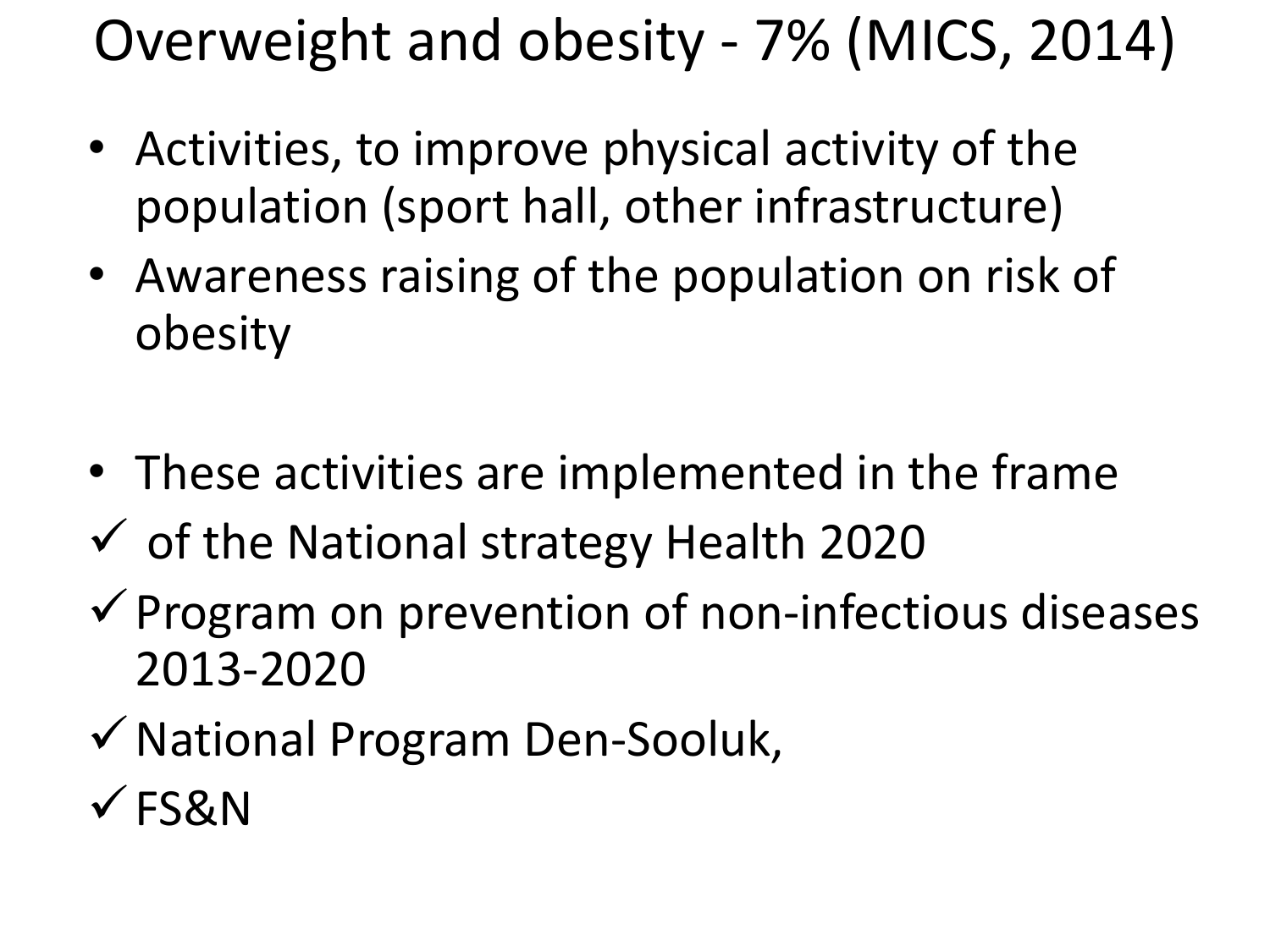#### The current status of coordination mechanisms in the country

- Food Security Council is chaired by the Vice Prime Minister, the working body is the Ministry of Agriculture and Melioration (availability and access in emergencies)
- The Coordination Council for Public Health (malnutrition, micronutrient deficiencies, food safety), the working body is the Ministry of Health
- SUN Movement is chaired by Deputy Minister of Agriculture and Melioration and includes public sector, civil society, business sector and development partners.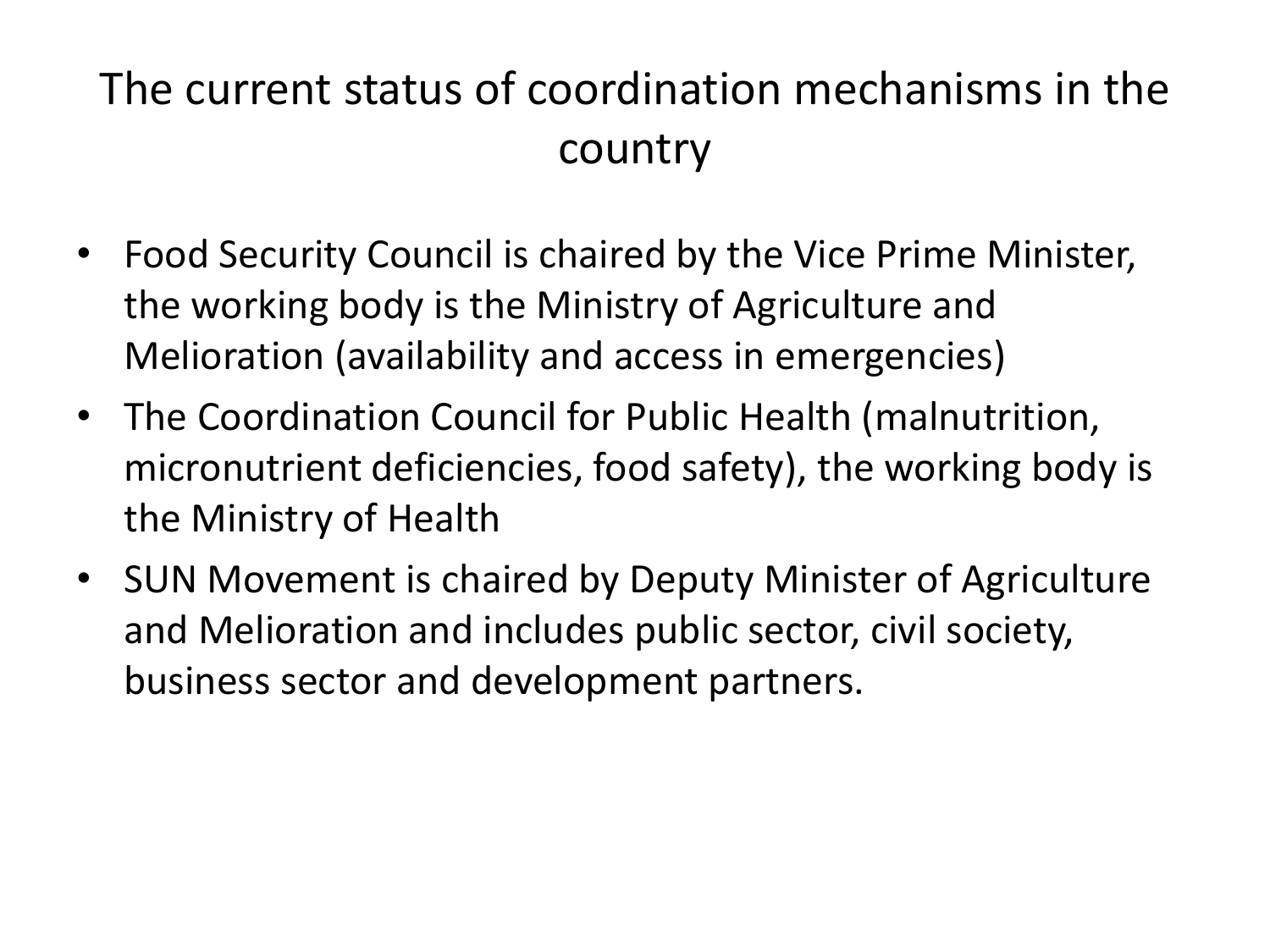# Political support

- 1. The State Program on Food Security and Nutrition is adopted in 2015 for the years 2015-2017:
- Improvement of coordination mechanisms in the area of food security and nutrition
- 55.3% of the budget on food security and nutrition is confirmed to be funded, of which 2.7% is covered by the state funds and 97.3% is funded by donor sources.
- 2. SUN Movement conducts regular meetings.
- 3. The expansion of SUN Movement:
- The academic community (6 leading universities and research and scientific institutes of the country), the First Lady of Kyrgyzstan is the leader of the movement
- Civic Alliance unites about 40 NGOs, public associations and foundations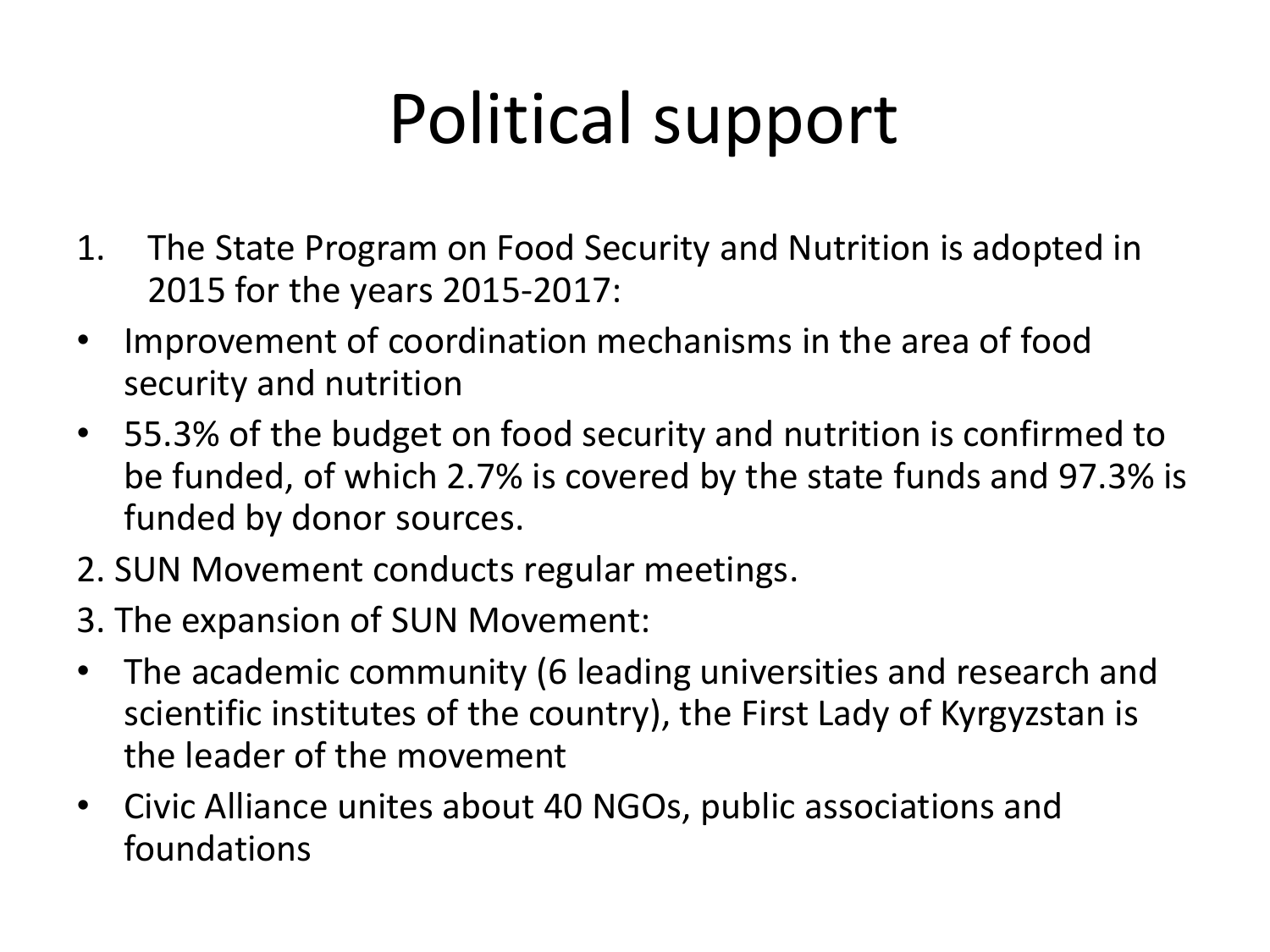#### Creating enabling environment for nutrition

- The Law on prevention of IDD
- The Law on protection of breastfeeding and regulation of marketing of breast-milk substitutes
- The Law on fortification of baking flour
- TR on safety of fortified baking flour
- TR on safety of infant foods
- National Program Den Sooluk (EBF, anemia, home-based fortification of the food prepared for children of 6-24 months).
- IMCI (anemia, malnutrition, hepatitis B and meals for children under 2, zinc to treat diarrhea)
- Improving the quality of hospital care for children (management of severe acute malnutrition)
- Monitoring of physical development of children under 5
- BFHI
- State program on food security and nutrition
- National Strategy on Sustainable Development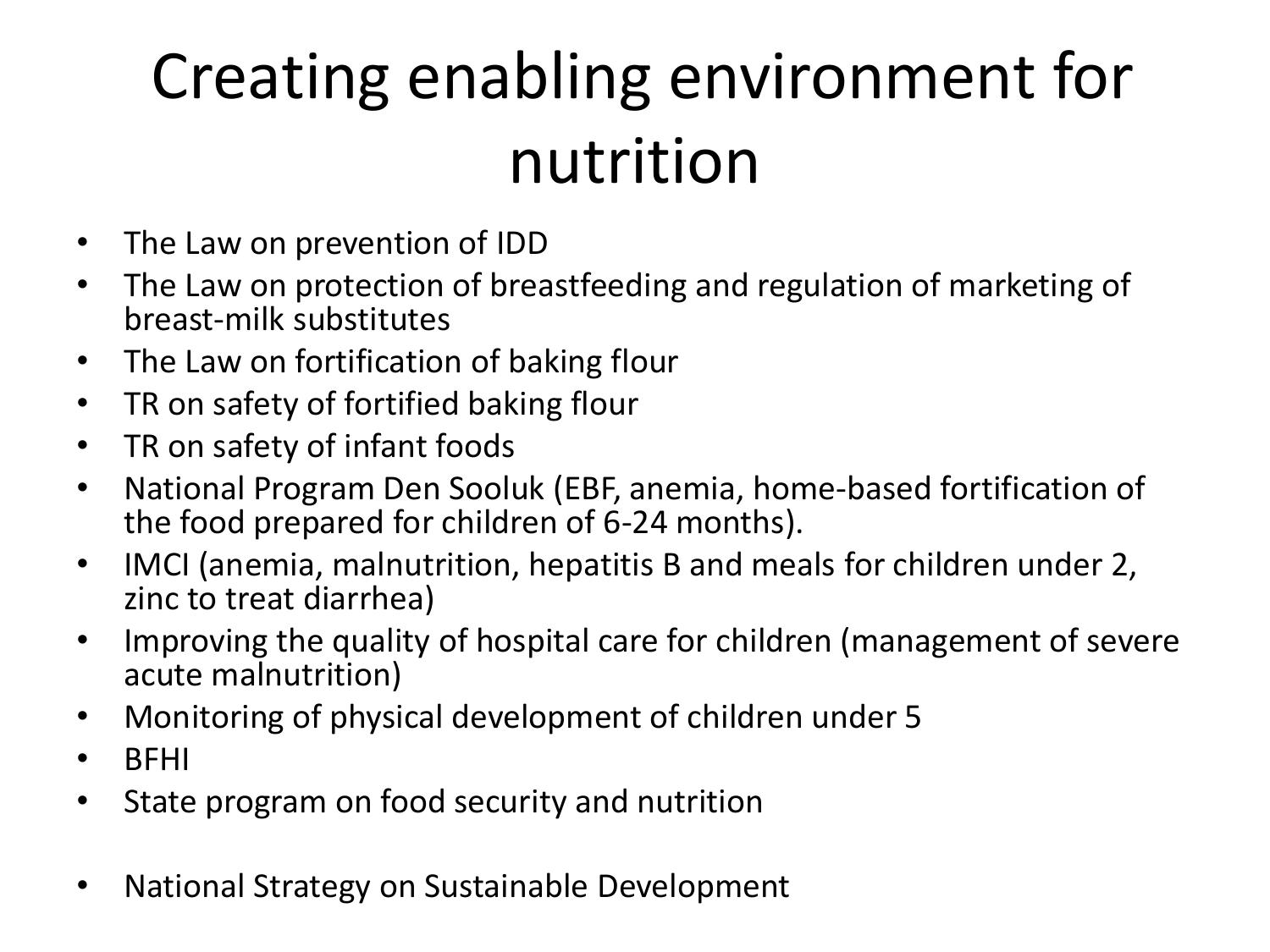How the country is working to improve these indicators, to increase the preparedness of the country and to activate discussions?

- Discussions at the SUN platform
- Discussions at the level of Coordinating Councils (Council for Public Health, Council for Food Security and Nutrition, Den Sooluk)
- Expert groups? Plans.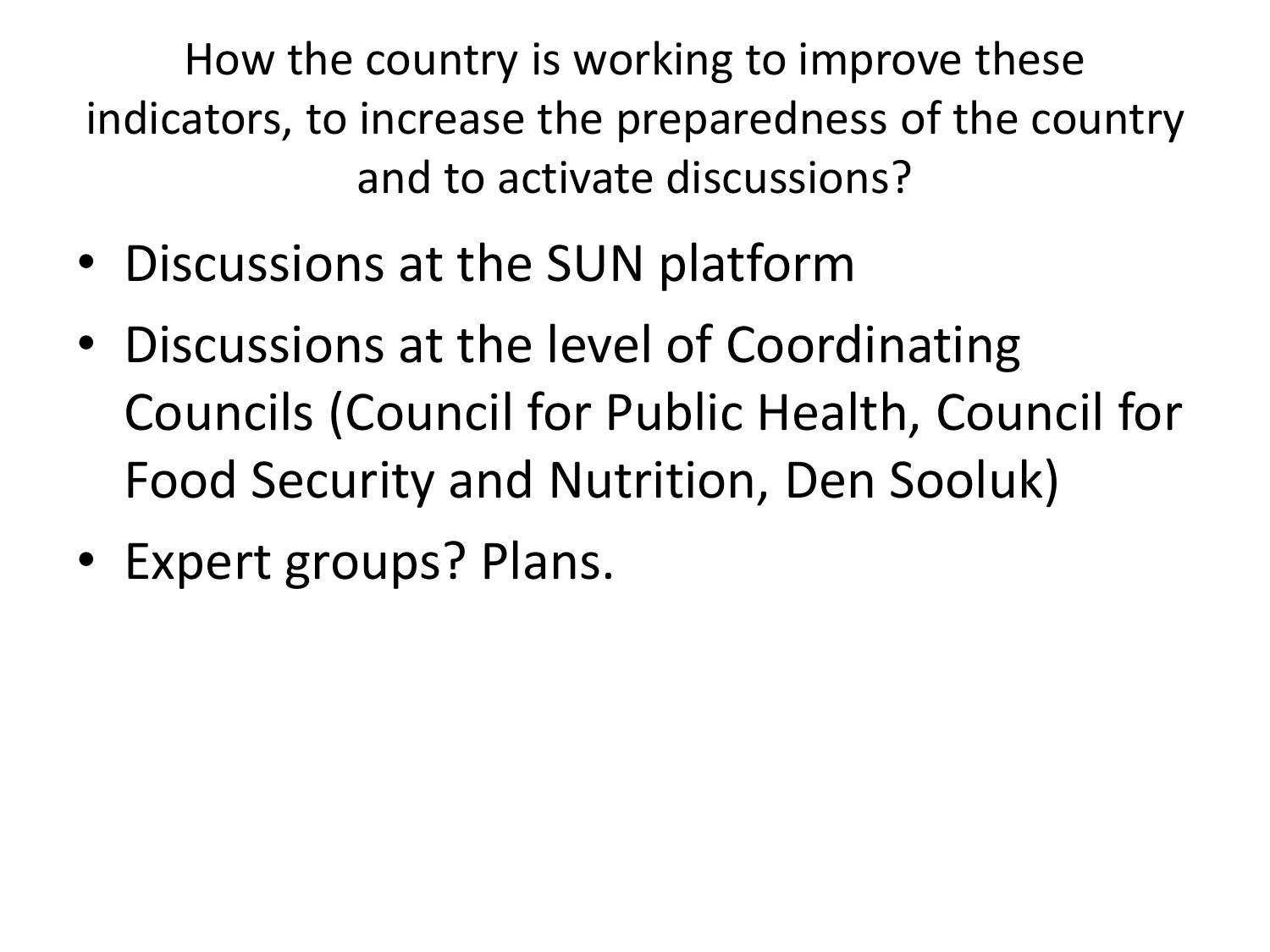## Problems

1. Dynamics of the prevalence rate of stunting is estimated according to the data provided by MICS, DHS and NSC data. Data, shown by these studies, is different regarding the number of stunting cases as the methodology, used for data collection, varied from study to study.

- The problem cannt be solved at country level, will be discussed at SUN Academia

2. Although the State Program on Food Security and Nutrition and Den Sooluk Program have indicated the fight with stunting in children aged 6-59 months as the priority, not all participants of the SUN Movement in Kyrgyzstan defined very clearly the program activities to reduce the rate of stunting.

- Currently the SUN Kyrgyzstan Strategy is under the development, it is planned and anticipated all targets/contributions will be harmonized
- The coordination mechanisms are under the revision,
- SUN Secretariat will be established under the PM Office